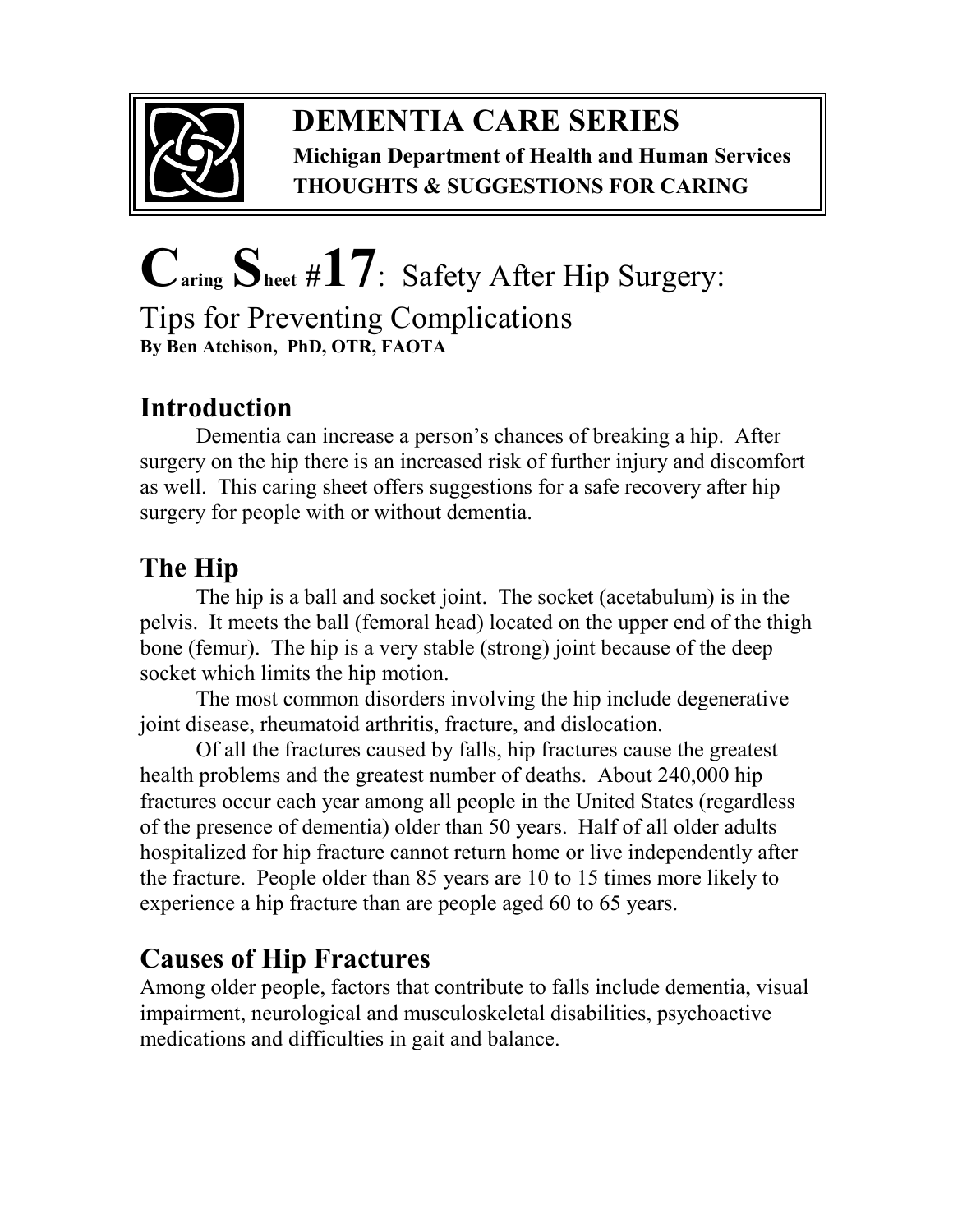

Caring Sheet #17 Safety After Hip Surgery B. Atchison Page 2 of 6

Environmental hazards such as slippery surfaces, uneven floors, poor lighting, loose rugs, unstable furniture, and objects on floors also play a role.

Osteoarthritis in older adults or rheumatoid arthritis at any age are common causes of hip pain. Both types of arthritis cause irregularity of the joint cartilage. If symptoms are not improved by anti-inflammatory medications or by the use of a cane, a partial or total hip replacement may be necessary.

## **Therapeutic Intervention**

 Hip surgery is often a recommended and necessary procedure for a variety of musculoskeletal conditions. In some cases the entire hip must be replaced with an artificial hip (prosthesis). The total hip prosthesis consists of a metal piece inserted in the canal space inside the upper thigh bone. This piece moves an artificial socket made of polyethylene. The socket is attached to a metal backing placed in the pelvis.

 There are no ligaments holding these parts together. Therefore, people who have a total hip replacement (i.e., the entire hip replaced by a hip prosthesis) must be careful to avoid positions (e.g., crossing the legs) which might dislocate the artificial hip components until the body makes enough scar tissue to stabilize the joint.

 Total (and partial) hip replacement is major surgery, and therefore, has significant risks. Some of the major risks, in addition to dislocation of hip components, include infection, loosening and breakage of components, blood clots in the leg veins or lungs, pneumonia, and anesthetic complications.

## **Post-Hip Surgery Precautions**

 There are necessary requirements or guidelines (often called hip precautions) regarding movement of the affected hip to decrease the chance of dislocation of its components. These precautions must be followed for 10 weeks or longer, depending on the surgeon's recommendations. They are as follows: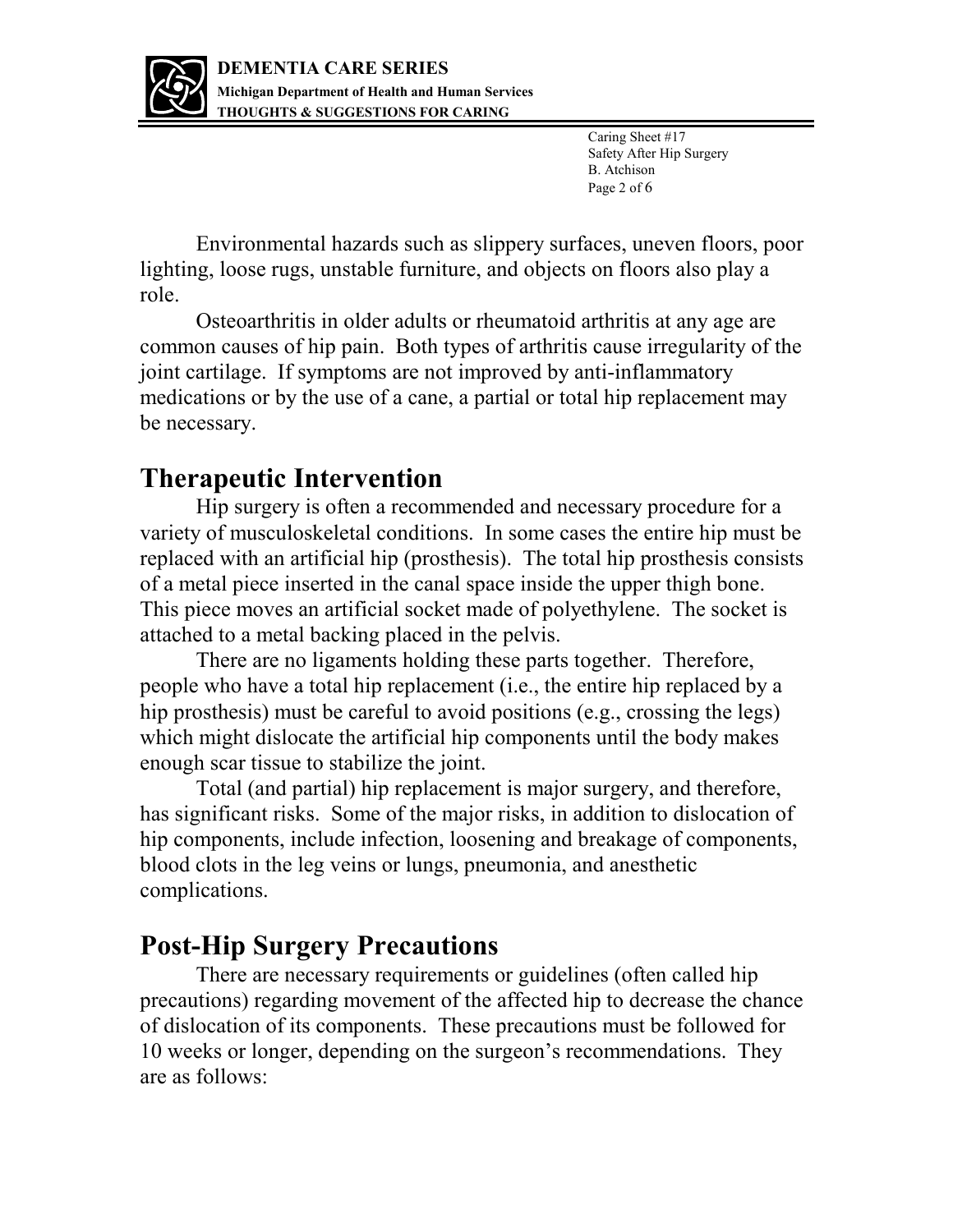

Caring Sheet #17 Safety After Hip Surgery B. Atchison Page 3 of 6

- Use chairs with arms.
- Place a cushion in the chair so the knees don't bend higher than the hips.
- Sit with legs about six inches apart.
- Do not cross the legs.
- Shift to the edge of the chair before standing up. Keep the affected leg in front while getting up.
- Grasp the chair arms to rise safely to a standing position.
- Lift the foot to turn when walking.
- Follow the surgeon's orders regarding the weight bearing status of the operated hip.
- Lead with the non-operated leg when going up stairs.
- Lead with a cane and operated leg when going down stairs.
- Use a long-handled reacher to pick up objects from the floor.
- Keep a pillow between legs when lying down and rolling on the operated side.
- Use a raised toilet seat, preferably with arms.
- Get up from the toilet using arm supports.
- Shower standing or use a high tub bench and sit to shower.
- Use a long-handled sponge for reaching when washing.
- Use grab bars to ensure safety in the shower.

#### **When Sitting**:

- Do not sit on chairs without arms.
- Do not sit in sofas or chairs that allow excessive bending at the hip.
- Do not raise the operated hip from the seat when sitting.
- Do not sit in recliners or on stools.
- Do not sit with knees close together.
- Do not spread the legs widely.
- Do not cross the legs.
- Do not lean forward when sitting.
- Do not sit for long periods of time.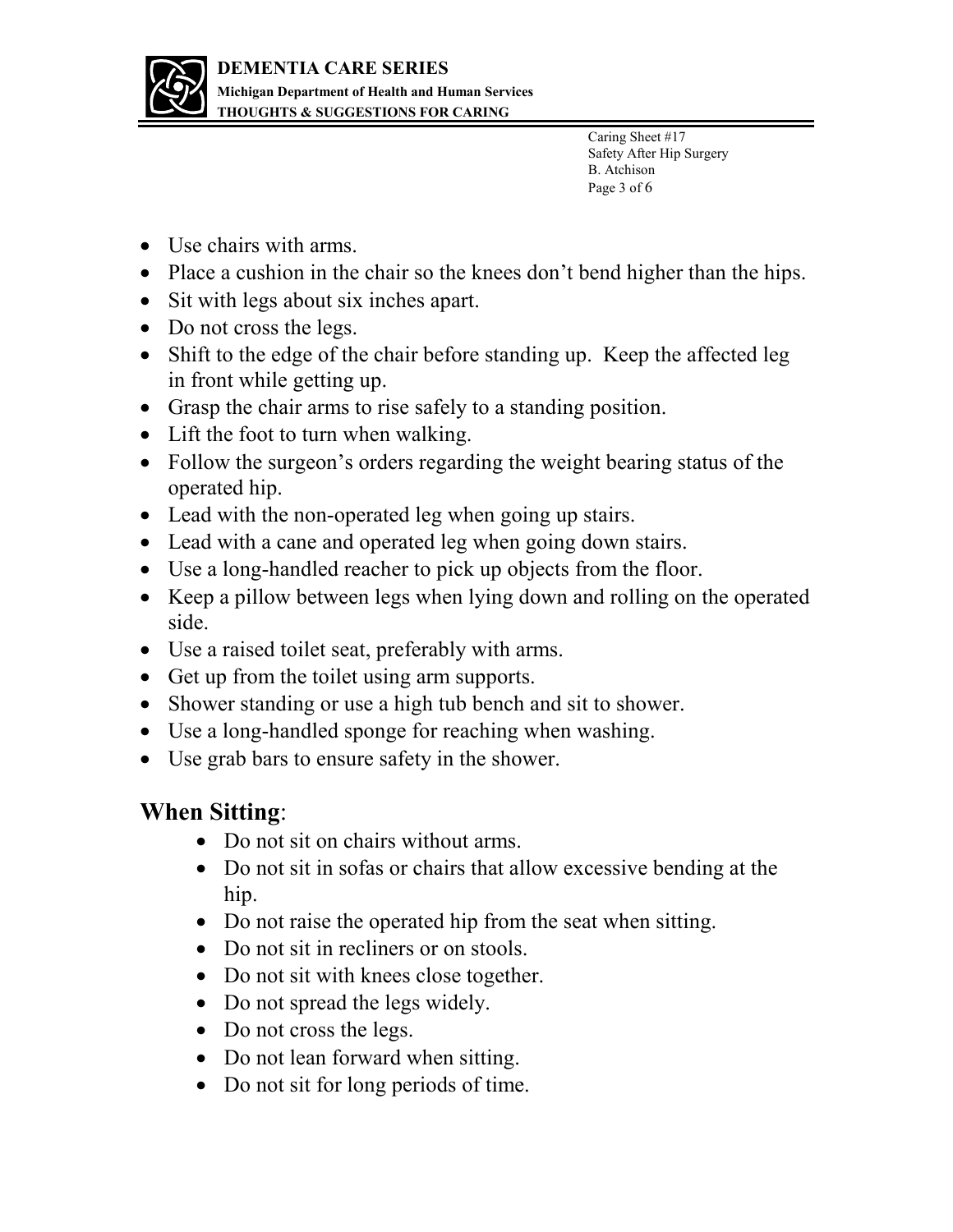

Caring Sheet #17 Safety After Hip Surgery B. Atchison Page 4 of 6

#### **When Standing**:

- Do not stand with toes pointed inward.
- Do not lift the knee of the operated side higher than hip level.

#### **When Walking**:

• Do not cross the operated leg across the midline of the body (toward your other leg).

#### **When Lying and Sleeping**:

- Do not lie without a pillow between the legs.
- Do not lie on the unoperated side.
- Do not bend at the waist to pull up blankets.

#### **When Toileting**:

- Do not sit on low toilets.
- Do not bend the affected hip past 90 degrees.

#### **When Bathing**:

- Do not sit in a bathtub.
- Do not bend at the waist to wash feet.

### **When Dressing**:

• Do not bend to put on socks, shoes, underwear, or slacks.

# **Compliance with Guidelines**

 In order to ensure follow through on these necessary precautions, it is important to continue to provide cues that will assist the person to maintain proper body alignment while sitting, lying down, and moving between these positions.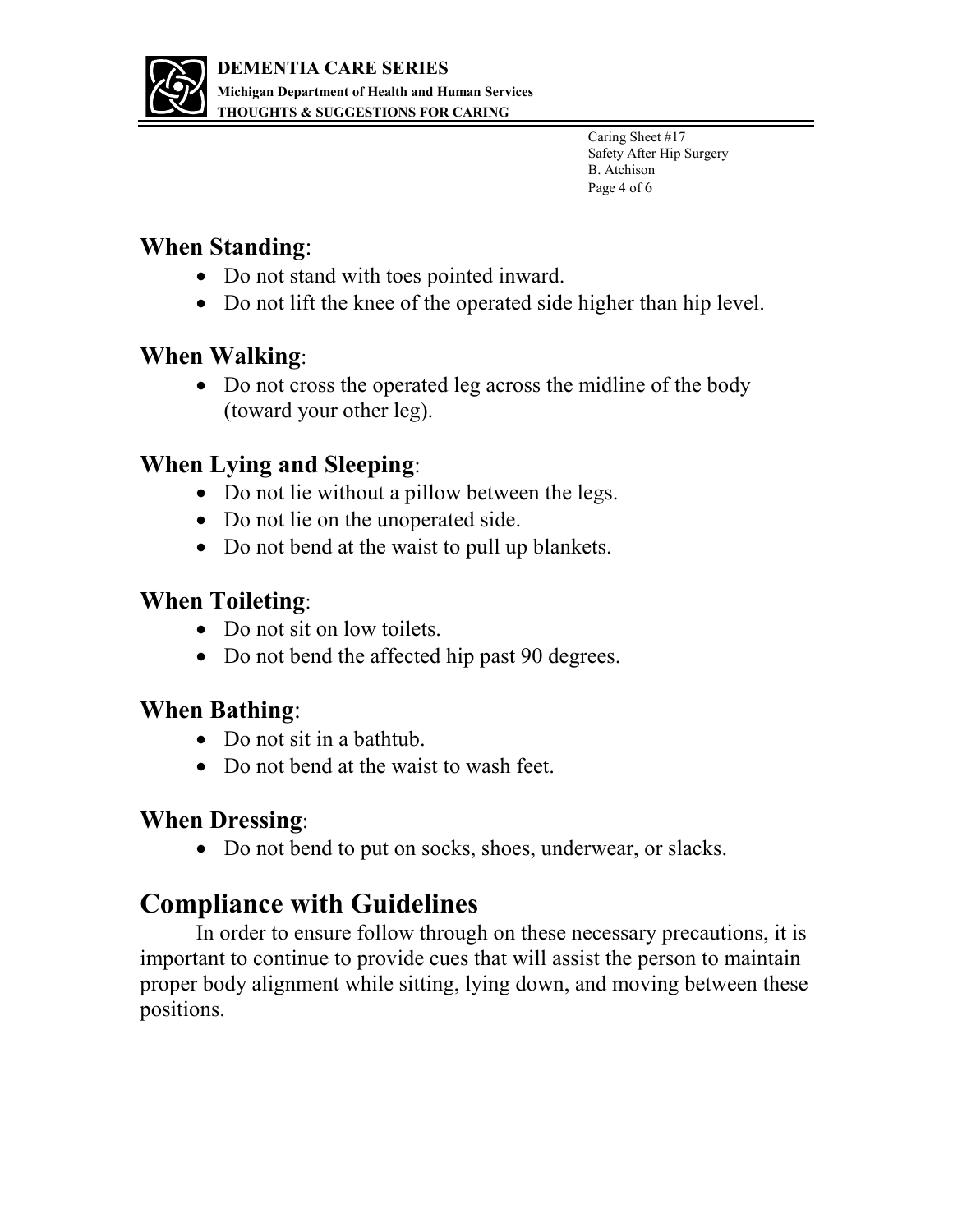

Caring Sheet #17 Safety After Hip Surgery B. Atchison Page 5 of 6

#### **Verbal Cues**:

 Provide simple, one to two word verbal cues. If you have to repeat a cue, try to use the same words, voice volume and tone. Be firm, directive, and kind. Avoid sounding bossy or demanding.

#### **Visual Cues**:

 Use yourself as a visual example. Demonstrate how the legs need to be positioned when the person is sitting and lying down. Have the person demonstrate the "do's" of positioning as presented here.

#### **Manual Cues**:

 Use both your touch and the person's touch to help understand the proper positioning for the legs. Your touch on the person should be firm but gentle.

 When a person has advanced dementia, it can be extremely difficult to help the person follow the above hip precautions. It requires vigilance on the part of the caregiver. A combination of manual, visual, and auditory cues need to be provided to facilitate safe positions when sitting, lying down, and transferring. As the caregiver positions the person it may be helpful to say aloud the positions that are being reinforced, such as, "Are the back of the knees touching the chair? OK. Now sit down slowly. There! You put the back of your knees against the chair and sat down slowly! Good." Say aloud the routine with the same instructions each time. This, as well as the manual cue (e.g., feeling the chair), facilitates understanding and helps to establish a pattern.

 At any stage of dementia, it is easy to underestimate the level of pain experienced by the person during recovery. It is frequently difficult for the person to recognize or verbalize the pain. Try to recognize behavioral changes, irritability, or increased confusion as possible symptoms of pain, and treat accordingly.

Copyright 1999 by B. Atchison (Pages 5 & 6 and Header Revised 2018).